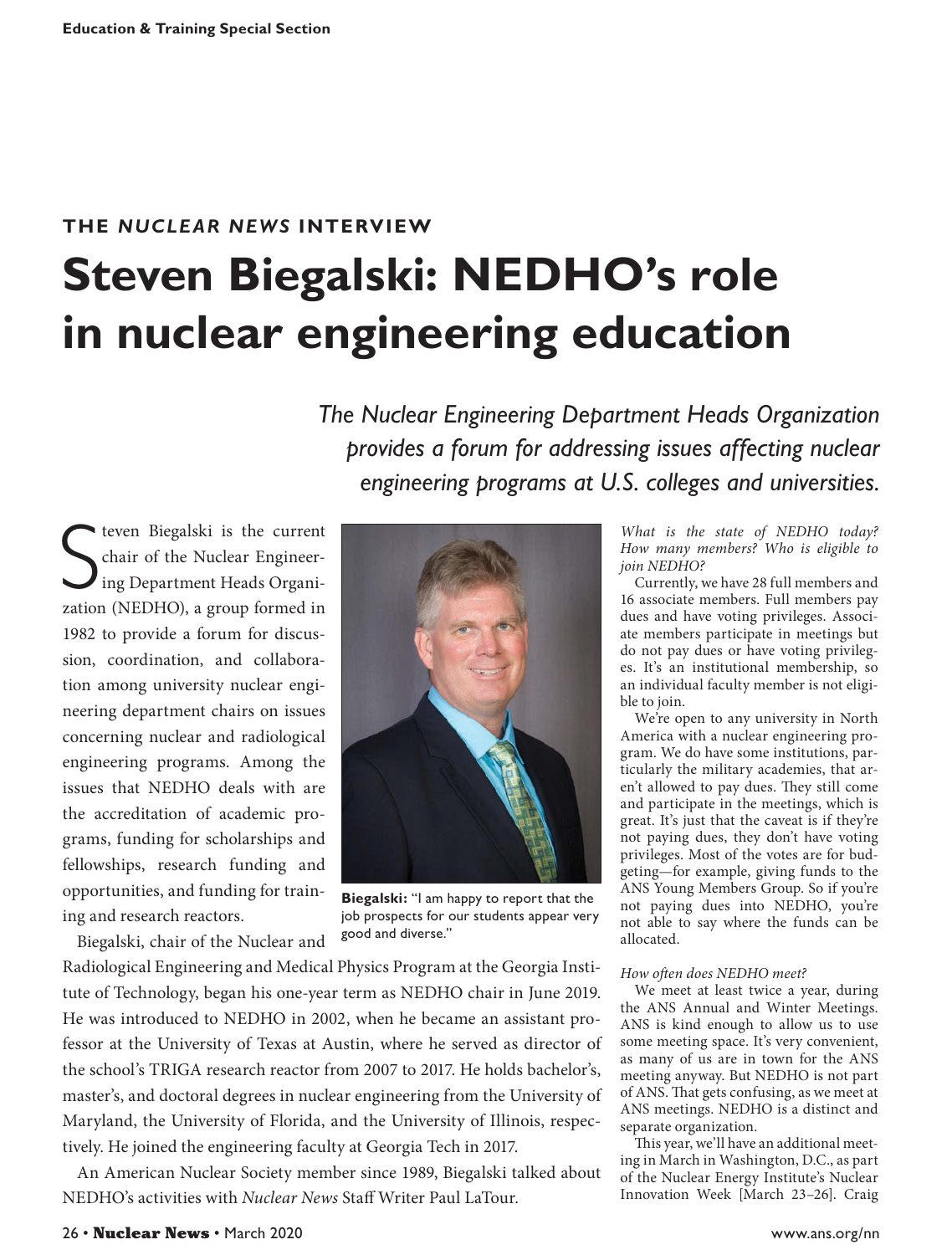Piercy [ANS executive director and chief executive officer] and John Starkey [ANS director of government relations] help coordinate our Capitol Hill Day. Hill Day is a time when industry representatives, as well as the nuclear university community, go to D.C. to talk to our congressional representatives—usually their staffers about what's going on in our universities. We'll tell them what programs are really supportive, what things are going well, and what things are going badly.

Many times we use it as an opportunity to thank them for their support of our universities. Our senators and representatives do significantly support their home institutions. So it's a time for communication, and that's done with universities as well as industries in town as part of Nuclear Innovation Week. That's a long way of saying that we're having another NEDHO meeting after we have our day visiting the Hill. So some years we'll have three meetings.

### *What types of items were discussed at the most recent NEDHO meeting?*

The most recent NEDHO meeting was held on November 17, 2019, in Washington, D.C. We were honored to have many guest speakers at the meeting, including Rita Baranwal, the assistant secretary for the Department of Energy's Office of Nuclear Energy; John Kotek, NEI's vice president of policy development and public affairs; David Petersen, of the Defense Threat Reduction Agency; Katie Strangis, a senior policy advisor in the National Nuclear Security Administration's Office of Nonproliferation and Arms Control; Craig Williamson, director and chief operating officer of the South Carolina Universities Research and Education Foundation; and John Gilligan, integration office director for the DOE's Nuclear Energy University Program [NEUP].

We spent a lot of time discussing how universities can help advance the state of the nuclear industry and how universities can adjust to meet the breadth of needs for the future workforce.

## *Are there any "action items" for the future?*

Our main action items from that meeting include working with the DOE's Office of Nuclear Energy to align NEUP with current administrative priorities, working with NEI on the coordination of Nuclear Innovation Week, further engaging our university community on matters related to export control and nuclear security, and promoting the upcoming 2020 ANS Student Conference, hosted by North Carolina State University, within our universities.

*What kinds of programs or initiatives does NEDHO have? What areas does it focus on?*  NEDHO currently has a wide range of

initiatives and thrusts. Current highlights include communications with U.S. government agencies that interact with the university nuclear engineering community. We've had recent interactions with the Office of Nuclear Energy, the NNSA,

the Defense Threat Reduction Agency, and the Nuclear Regulatory Commission. We have recently been working with the DOE's Office of Defense Nuclear Nonproliferation and the FBI on nuclear security and export control issues that affect the

nuclear engineering university community. We're also working with the nuclear industry, including NEI, on workforce development. And we're working with ANS for the professional development and engagement of our nuclear engineering students.

### *What specific or recent interactions have you had with any of those organizations?*

Predominantly, our communications are related to government programs with universities. For example, we've had recent talks with the NRC over its upcoming call for proposals for university programs. And there are going to be some changes in their programs. The good news is that the NRC is adding an additional research program for the university community. On the bad side, NRC funding was delayed this year, so awards may also be delayed in comparison to previous years. We're having discussions with Nancy Hebron-Isreal, a program manager at the NRC's Office of Nuclear Regulatory Research, related to how these funding delays might have an impact on the university community, how we might be able to minimize those impacts, and also using NEDHO as a mechanism to communicate to the nuclear engineering community about what's coming down the pike so people understand what's going on. We also talk to the DOE, especially the Office of Nuclear Energy, on a regular basis.

This is all part of the feedback loop so we're sure that things are going well from the university perspective as well as the DOE perspective. We are constantly looking for ways to improve the process. Sometimes NEDHO makes recommendations to the DOE and they say, "Thank you, but that's not something we can do." Sometimes they say, "That was a great comment, and we'll see what we can do to integrate that."

*NEDHO sponsored a session during the Young Professionals Congress at the 2019 ANS Winter Meeting. Is that something*  *that NEDHO often does at ANS meetings?*

I have to credit Harsh Desai [chair of the ANS Young Members Group] for reaching out to NEDHO regarding the Young Professionals Congress at the ANS Winter Meeting. Growing and supporting young

# *We spent a lot of time discussing how universities can help advance the state of the nuclear industry and how universities can adjust to meet the breadth of needs for the future workforce.*

professionals within the nuclear engineering community is important to NEDHO. Accordingly, NEDHO was excited to support this event.

This was the first time, to my knowledge, that we've actually supported the Young Members Group like this. NEDHO does not have a huge budget, but the meetings in D.C., in particular, seem to be well attended, and so we tend to potentially have more outreach opportunities at those meetings than some of the others.

### *What other ways is NEDHO involved with ANS or other organizations?*

One of NEDHO's main interactions with ANS is via Craig Piercy. NEDHO is indebted to Craig for his facilitating and coordinating efforts across the nuclear enterprise. He has been a significant resource to NEDHO, and I am sure he will have a tremendous impact as ANS's executive director.

As I mentioned earlier, NEDHO interacts with many organizations, including NEI, the DOE, the Department of Defense, and the NRC. We also work to facilitate relationships between universities and our national laboratories.

*In a previous* Nuclear News *interview (*NN*, Jan. 2011, p. 44), former NEDHO chair Audeen Fentiman mentioned two NEDHO reports,* Nuclear Engineering in Transition *and* Manpower Supply and Demand in the Nuclear Industry*. Are there any updates on those? Are there other reports NEDHO has produced in the past few years?* 

Those reports have had a significant impact on the growth of nuclear engineering education. We have not recently updated those reports, but we continually monitor workforce demands and employment opportunities for our students. I am happy to report that the job prospects for our students appear very good and diverse.

*According to data supplied by the Oak Ridge Institute for Science and Education, undergraduate enrollment is up overall since 2001*